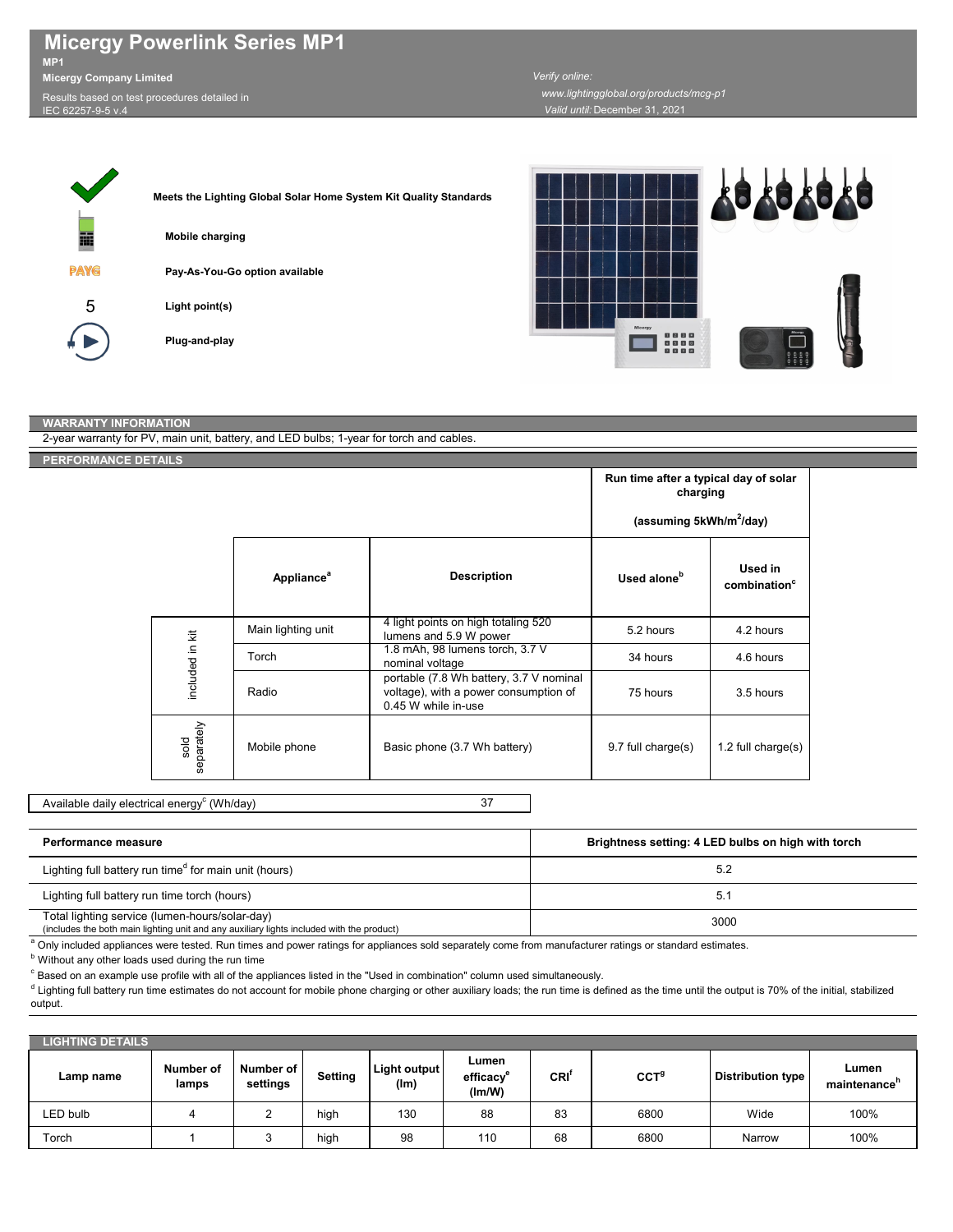f Color Rendering Index. An index of 100 is equivalent to vieiwing objects in daylight; above 80 is considered good.

 $^{\rm g}$  Correlated Color Temperature in degrees Kelvin. Describes color appearance as warm (2700-3000 K), cool (3000-5000 K), or daylight (>5000 K)

 $^{\circ}$  Percent of the original light output that remains after 2,000 hours of run time

 $\mathring{\mathsf{r}}$  Lumen efficacy is the power consumption at a light point during the light output test.